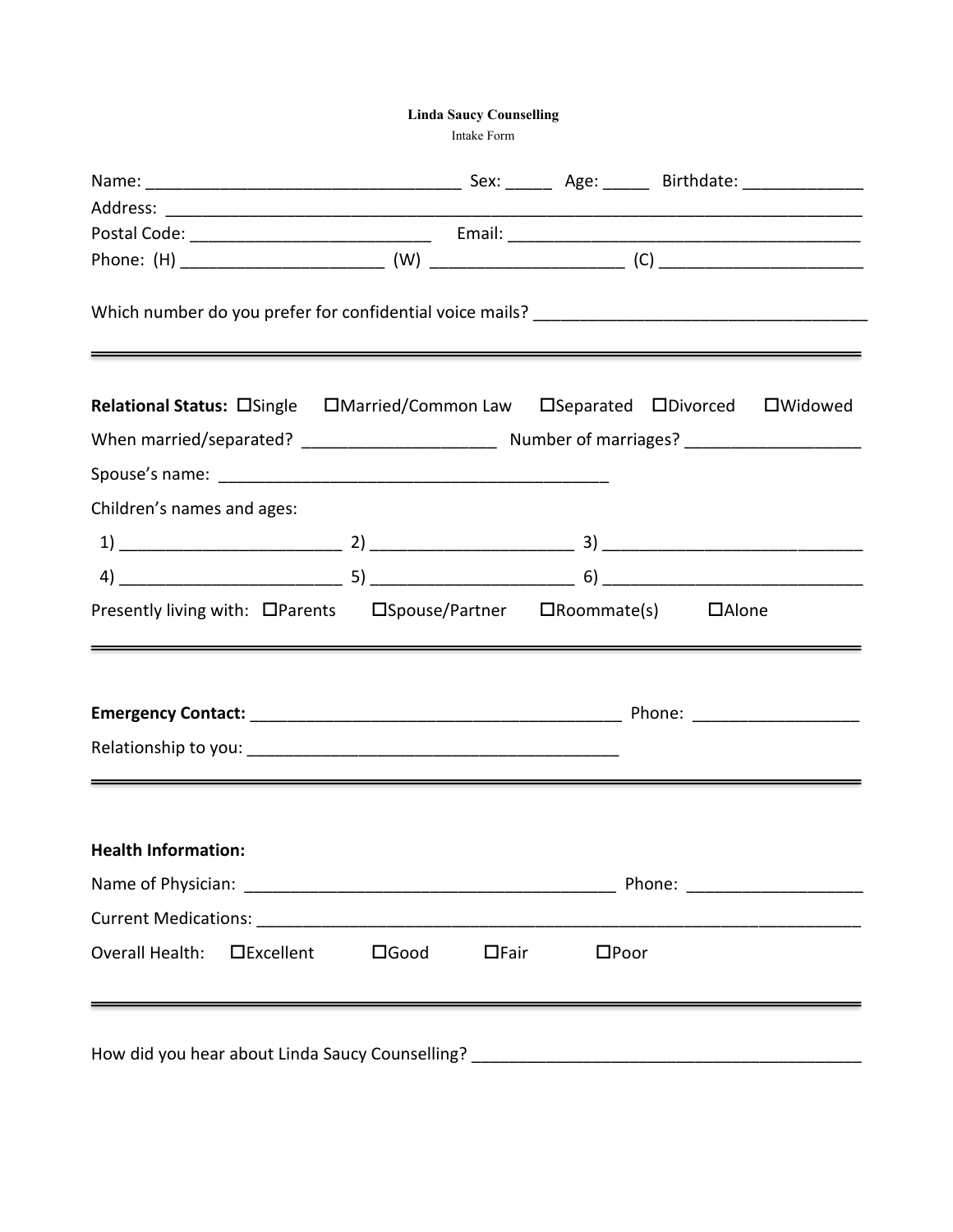#### **Previous Counselling:**

Name of psychiatrist, psychologist, counsellor, minister: \_\_\_\_\_\_\_\_\_\_\_\_\_\_\_\_\_\_\_\_\_\_\_\_\_\_\_\_\_\_\_\_\_\_\_\_\_

\_\_\_\_\_\_\_\_\_\_\_\_\_\_\_\_\_\_\_\_\_\_\_\_\_\_\_\_\_\_\_\_\_\_\_\_\_\_\_\_\_\_\_\_\_\_\_\_\_\_\_\_\_\_\_\_\_\_\_\_\_\_\_\_\_\_\_\_\_\_\_\_\_\_\_\_\_\_\_\_\_\_\_

\_\_\_\_\_\_\_\_\_\_\_\_\_\_\_\_\_\_\_\_\_\_\_\_\_\_\_\_\_\_\_\_\_\_\_\_\_\_\_\_\_\_\_\_\_\_\_\_\_\_\_\_\_\_\_\_\_\_\_\_\_\_\_\_\_\_\_\_\_\_\_\_\_\_\_\_\_\_\_\_\_\_\_

\_\_\_\_\_\_\_\_\_\_\_\_\_\_\_\_\_\_\_\_\_\_\_\_\_\_\_\_\_\_\_\_\_\_\_\_\_\_\_\_\_\_\_\_\_\_\_\_\_\_\_\_\_\_\_\_\_\_\_\_\_\_\_\_\_\_\_\_\_\_\_\_\_\_\_\_\_\_\_\_\_\_\_\_

\_\_\_\_\_\_\_\_\_\_\_\_\_\_\_\_\_\_\_\_\_\_\_\_\_\_\_\_\_\_\_\_\_\_\_\_\_\_\_\_\_\_\_\_\_\_\_\_\_\_\_\_\_\_\_\_\_\_\_\_\_\_\_\_\_\_\_\_\_\_\_\_\_\_\_\_\_\_\_\_\_\_\_\_

Reason(s) for counselling: \_\_\_\_\_\_\_\_\_\_\_\_\_\_\_\_\_\_\_\_\_\_\_\_\_\_\_\_\_\_\_\_\_\_\_\_\_\_\_\_\_\_\_\_\_\_\_\_\_\_\_\_\_\_\_\_\_\_\_\_\_\_

Approximate number of sessions and reasons for terminating sessions: \_\_\_\_\_\_\_\_\_\_\_\_\_\_\_\_\_\_\_\_\_\_\_\_\_

#### **Reasons for Seeking Help:**

What is the main reason you are seeking counselling?

Please indicate which of the following areas are currently concerns for you.

*Check all that apply:*

| $\Box$ Excessive anxiety or worry                 | $\Box$ Feeling manipulated or controlled by others |
|---------------------------------------------------|----------------------------------------------------|
| $\Box$ Under too much pressure/stressed           | $\Box$ Past or present abuse                       |
| $\Box$ Feeling lonely                             | $\Box$ Sexual concerns                             |
| $\Box$ Feeling sad                                | $\Box$ Concerns about sexuality                    |
| $\Box$ Grieving                                   | $\Box$ Concerns about spirituality                 |
| $\Box$ Feeling "numb" or cut off from emotions    | $\Box$ Traumatic flashbacks/trauma                 |
| $\Box$ Angry outbursts                            | $\Box$ Lack of self confidence                     |
| $\Box$ Excessive fear                             | $\Box$ Issues with food and/or weight              |
| $\Box$ Obsessions or compulsions                  | $\Box$ Abuse of alcohol/drugs                      |
| $\Box$ Relational difficulties                    | $\Box$ Abuse of pornography                        |
| $\Box$ Feeling as though you'd be better off dead | $\Box$ Other                                       |

Please rate the severity of your present concerns on the following scale:

 $\Box$  Mild  $\Box$  Moderate  $\Box$  Severe  $\Box$  Totally Incapacitating

*Thank you for choosing Linda Saucy Counselling. I look forward to working together with you.*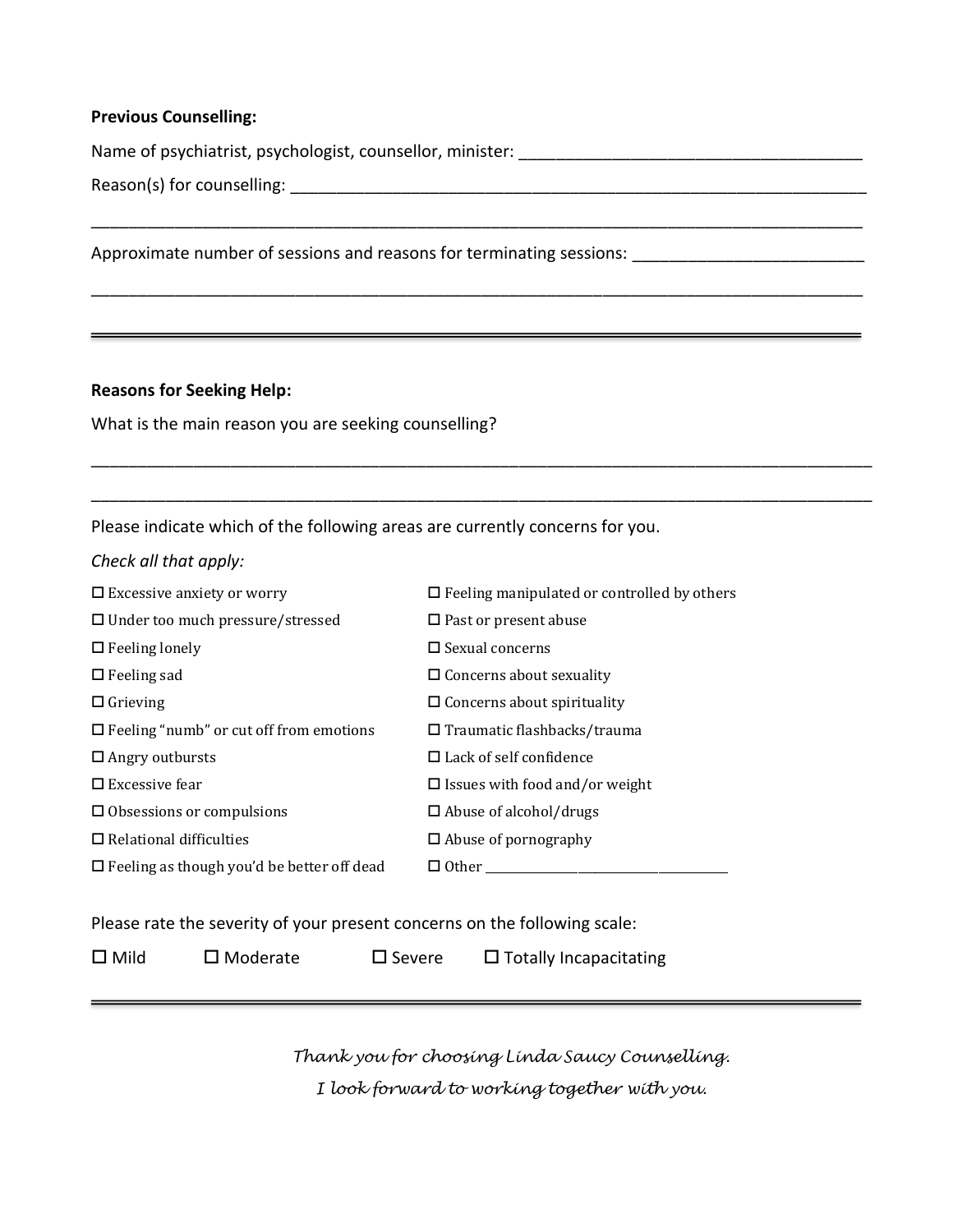Linda Saucy Counselling Informed Consent

*Welcome to Linda Saucy Counselling.* This document contains some important information about professional counselling services, my qualifications, confidentiality and session fees. Because the process of counselling requires a significant degree of trust, I will make every effort to provide you with thoughtful, confidential, and competent counselling best suited to your concerns.

# **Goals of Counselling**

There can be many goals for the counselling relationship. Some of these will be long term goals such as improving your quality of life, strengthening relationships, or increasing your sense of worth. Other goals will be more immediate such as decreasing the symptoms of anxiety or depression, or thinking through the nature of a particular relationship. Whatever your goals, you are the one to decide what you want to work on during the counselling process.

# **Qualifications**

Master of Arts in Marriage and Family Therapy Registered Clinical Counsellor with British Columbia Association of Clinical Counsellors Registered Marriage and Family Therapist

# **Risks and Benefits of Counselling**

Counselling is an intensely personal process, which can evoke unpleasant memories or strong emotions. Counselling requires an active effort on your part. In order to be most successful, you will have to work on things we discuss outside of sessions.

However, there are many benefits to counselling. Counselling can help you gain personal insights, develop coping strategies, make behavioral changes, reduce symptoms of mental health disorders, and improve your quality of life.